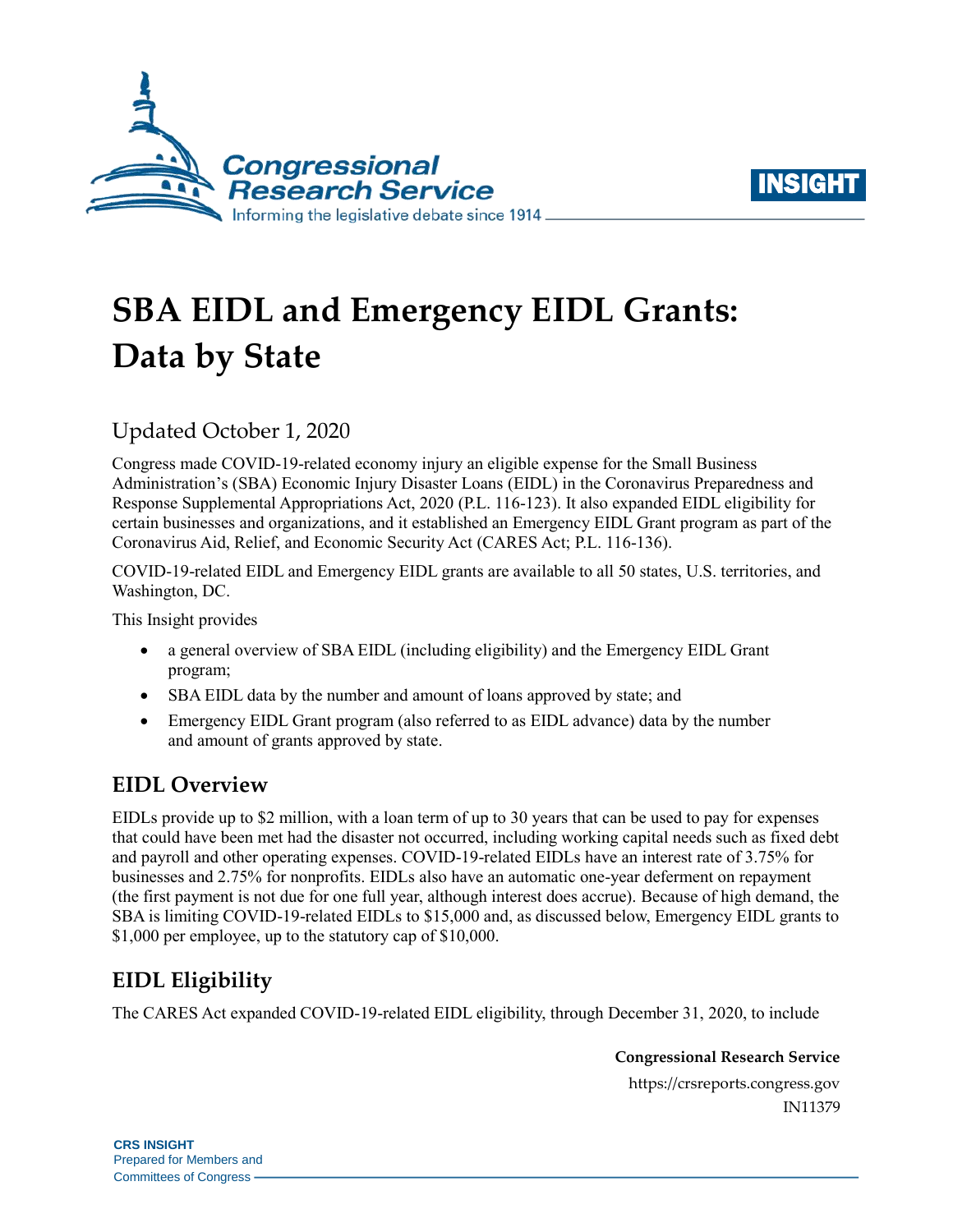- businesses with 500 or fewer employees,
- sole proprietorships (with or without employees),
- independent contractors,
- cooperatives,
- employee-owned businesses,
- tribal businesses, and
- agricultural enterprises with 500 or fewer employees.

EIDL eligibility also includes small agricultural cooperatives, small aquaculture businesses, and nurseries deriving more than 50% of their annual receipts from the production of nursery or other agricultural products.

Private nonprofit organizations of any size are also eligible, if they have a ruling letter from the IRS granting tax exemption under Sections 501(c), (d), or (e) of the Internal Revenue Code of 1954 or satisfactory evidence from the state that the nonrevenue producing organization or entity is a nonprofit organization or doing business under state law.

Public nonprofit organizations and several specific business types, such as political and lobbying businesses and government-owned businesses, are not eligible for EIDL assistance.

**[Figure 1](#page-2-0)** shows the number of EIDLs approved and the cumulative loan amount by state as of September 14, 2020.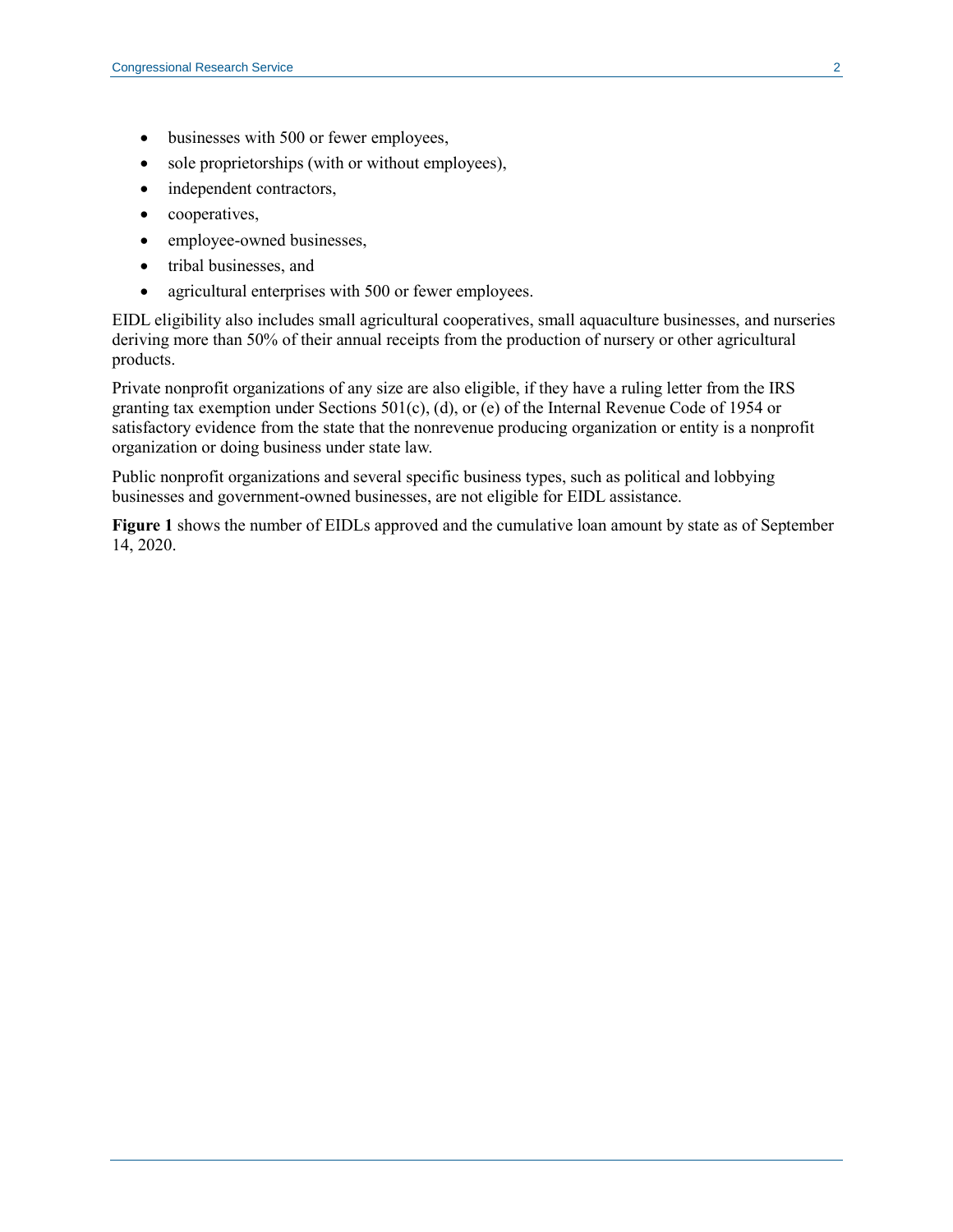<span id="page-2-0"></span>

|  |  |  | Figure 1. Small Business Administration: Economic Injury Disaster Loans for COVID-19 |  |  |  |  |  |  |  |  |  |
|--|--|--|--------------------------------------------------------------------------------------|--|--|--|--|--|--|--|--|--|
|--|--|--|--------------------------------------------------------------------------------------|--|--|--|--|--|--|--|--|--|

| Loans Approved: \$3,589,667 |                 | (\$              | Dollars Approved: \$190,365,492,858 |                 |                  |
|-----------------------------|-----------------|------------------|-------------------------------------|-----------------|------------------|
| <b>STATE</b>                | <b>APPROVED</b> | <b>DOLLARS</b>   | <b>STATE</b>                        | <b>APPROVED</b> | <b>DOLLARS</b>   |
| <b>ALABAMA</b>              | 44,084          | \$1,971,965,130  | <b>NEW HAMPSHIRE</b>                | 11,110          | \$658,169,749    |
| <b>ALASKA</b>               | 7,461           | \$443,771,900    | <b>NEW JERSEY</b>                   | 119,268         | \$6,996,726,687  |
| <b>ARKANSAS</b>             | 20,960          | \$1,008,284,519  | <b>NEW MEXICO</b>                   | 14,288          | \$777,445,323    |
| <b>ARIZONA</b>              | 60,111          | \$3,169,718,569  | <b>NEW YORK</b>                     | 298,089         | \$17,182,670,575 |
| CALIFORNIA                  | 546,783         | \$33,915,379,336 | <b>NORTH CAROLINA</b>               | 89,575          | \$4,222,799,361  |
| <b>COLORADO</b>             | 55,540          | \$3,130,776,212  | <b>NORTH DAKOTA</b>                 | 5.961           | \$375,828,000    |
| <b>CONNECTICUT</b>          | 34,462          | \$2,065,249,200  | OHIO                                | 81.417          | \$4,041,728,295  |
| <b>DELAWARE</b>             | 9,463           | \$499,323,700    | <b>OKLAHOMA</b>                     | 31,627          | \$1,703,385,141  |
| <b>FLORIDA</b>              | 449,915         | \$19,826,479,670 | <b>OREGON</b>                       | 37,551          | \$2,073,123,590  |
| <b>GEORGIA</b>              | 176,658         | \$7,632,638,299  | PENNSYLVANIA                        | 95,860          | \$5,038,826,044  |
| HAWAII                      | 18,223          | \$988,979,099    | <b>RHODE ISLAND</b>                 | 10,479          | \$554,755,000    |
| <b>IDAHO</b>                | 12,010          | \$668,690,800    | <b>SOUTH CAROLINA</b>               | 46,576          | \$2,138,335,050  |
| <b>ILLINOIS</b>             | 139,746         | \$6,879,462,222  | <b>SOUTH DAKOTA</b>                 | 7,513           | \$455,193,393    |
| <b>INDIANA</b>              | 38,899          | \$1,956,167,905  | <b>TENNESSEE</b>                    | 52,803          | \$2,482,784,718  |
| <b>IOWA</b>                 | 16,799          | \$1,009,434,150  | <b>TEXAS</b>                        | 305,610         | \$16,231,190,684 |
| <b>KANSAS</b>               | 18,377          | \$1,055,382,949  | <b>UTAH</b>                         | 21,920          | \$1,363,054,358  |
| <b>KENTUCKY</b>             | 24,164          | \$1,250,031,800  | <b>VERMONT</b>                      | 6,238           | \$341,984,310    |
| LOUISIANA                   | 65,479          | \$3,124,394,514  | <b>VIRGINIA</b>                     | 71,437          | \$3,857,785,266  |
| <b>MAINE</b>                | 10,281          | \$586,698,700    | <b>WASHINGTON</b>                   | 64,300          | \$3,831,942,193  |
| <b>MARYLAND</b>             | 64,386          | \$3,333,866,395  | <b>WEST VIRGINIA</b>                | 7.739           | \$412,180,800    |
| <b>MASSACHUSETTS</b>        | 59,591          | \$3,464,528,154  | WISCONSIN                           | 36,955          | \$1,887,456,156  |
| <b>MICHIGAN</b>             | 84,097          | \$4,405,181,434  | <b>WYOMING</b>                      | 5,191           | \$310,796,400    |
| MINNESOTA                   | 40,263          | \$2,256,135,689  | <b>AMERICAN SAMOA</b>               | 157             | \$10,379,800     |
| <b>MISSISSIPPI</b>          | 30,302          | \$1,261,141,711  | <b>DISTRICT OF COLUMBIA</b>         | 9,636           | \$587,888,939    |
| <b>MISSOURI</b>             | 41,037          | \$2,058,321,675  | <b>GUAM</b>                         | 1,309           | \$77,025,000     |
| <b>MONTANA</b>              | 9.815           | \$531,428,600    | <b>NORTHERN MARIANA</b>             | 263             | \$16,618,100     |
| NEBRASKA                    | 14,049          | \$821,437,244    | <b>PUERTO RICO</b>                  | 22,945          | \$1,222,247,600  |
| <b>NEVADA</b>               | 38,934          | \$2,107,421,650  | <b>U.S. VIRGIN ISLANDS</b>          | 1,691           | \$90,881,100     |

Cumulative Loan Amounts by State as of September 14, 2020

**Source:** U.S. Small Business Administration, Office of Congressional and Legislative Affairs. **Note:** Not all applicants accept approved loans.

#### **Emergency EIDL Grants**

The CARES Act established the Emergency EIDL Grant program (also referred to as an EIDL Advance program) to provide EIDL Advance payments of up to \$10,000. The advance payment did not need to be repaid, even if the borrower was later denied the EIDL. Due to high demand, the SBA limited the advance payments to \$1,000 per employee, up to the statutory cap of \$10,000. The advance payment could be used by the business to keep employees on payroll, pay for sick leave, meet increased production costs caused by supply chain disruptions, or pay business obligations, including debts, rent, and mortgage payments. The applicant had to request the advance when applying for an SBA EIDL.

The [SBA announced](https://www.sba.gov/funding-programs/loans/coronavirus-relief-options/economic-injury-disaster-loans) that all available funds for the EIDL Advance program have been allocated and the SBA is not able to issue EIDL advances once program funding has been obligated and is no longer available.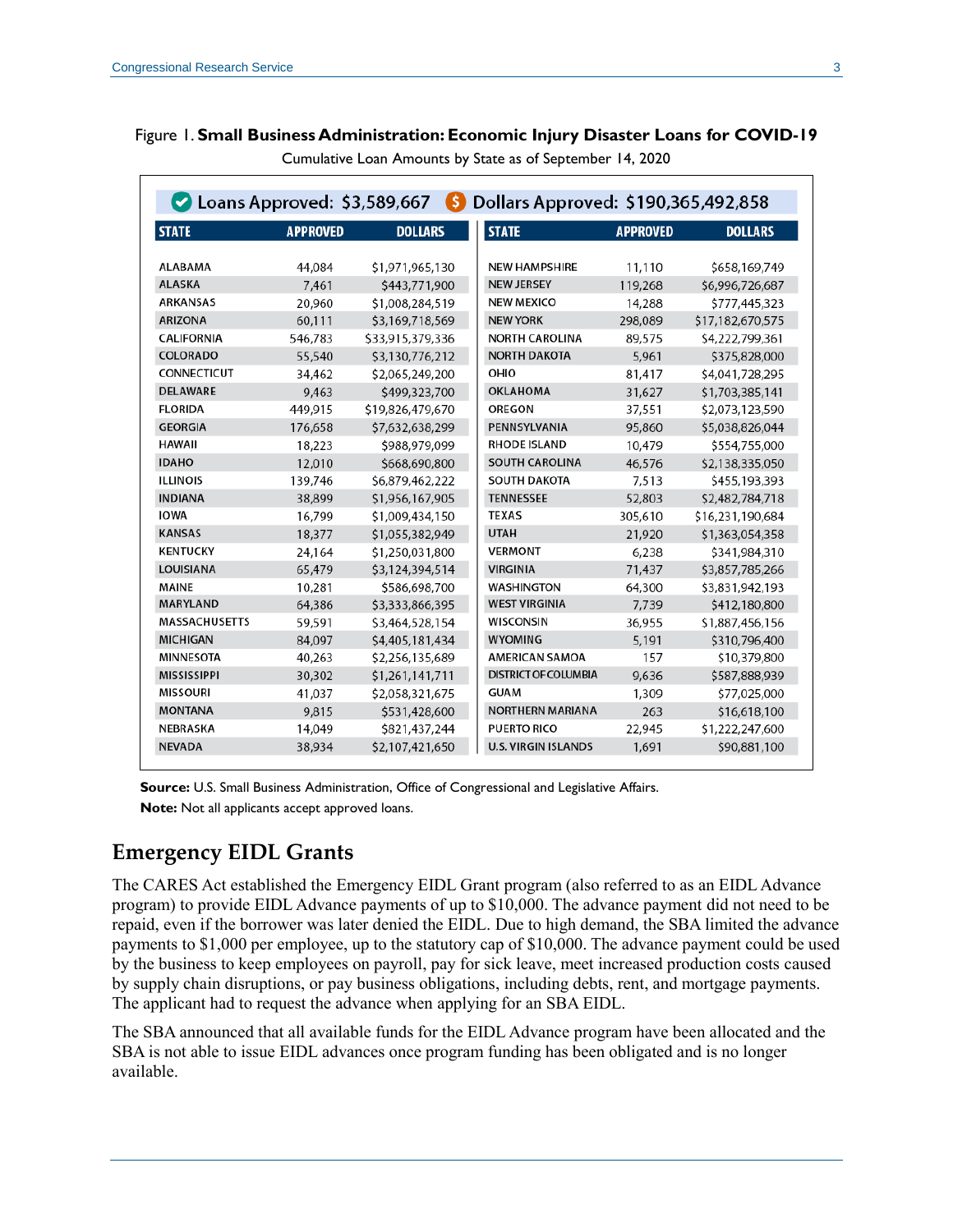<span id="page-3-0"></span>**[Figure 2](#page-3-0)** shows the number of EIDL advances by number approved and total dollar amount by state as of July 15, 2020.

|                      |                 | Advances Disbursed: 5,781,390 | Total Dollars: \$20,000,000,000<br>Ŝ |                 |                 |
|----------------------|-----------------|-------------------------------|--------------------------------------|-----------------|-----------------|
| <b>STATE</b>         | <b>APPROVED</b> | <b>DOLLARS</b>                | <b>STATE</b>                         | <b>APPROVED</b> | <b>DOLLARS</b>  |
| <b>ALABAMA</b>       | 72,302          | \$262,585,000                 | <b>NEW HAMPSHIRE</b>                 | 17,534          | \$58,871,000    |
| <b>ALASKA</b>        | 10,389          | \$32,751,000                  | <b>NEW JERSEY</b>                    | 180,450         | \$578,757,000   |
| <b>ARKANSAS</b>      | 35,531          | \$125,169,000                 | <b>NEW MEXICO</b>                    | 21,625          | \$71,000,000    |
| <b>ARIZONA</b>       | 93,559          | \$328,826,000                 | <b>NEW YORK</b>                      | 453,924         | \$1,335,770,000 |
| <b>CALIFORNIA</b>    | 809,792         | \$2,666,662,000               | <b>NORTH CAROLINA</b>                | 140,568         | \$469,836,000   |
| COLORADO             | 87,334          | \$267,687,000                 | <b>NORTH DAKOTA</b>                  | 10.702          | \$33,214,000    |
| <b>CONNECTICUT</b>   | 52,259          | \$166,382,000                 | OHIO                                 | 129,501         | \$479,911,000   |
| <b>DELAWARE</b>      | 14,491          | \$50,684,000                  | OKLAHOMA                             | 52,002          | \$161,227,000   |
| <b>FLORIDA</b>       | 706,377         | \$2,053,275,000               | <b>OREGON</b>                        | 57,712          | \$183,403,000   |
| <b>GEORGIA</b>       | 287,584         | \$1,112,710,000               | PENNSYLVANIA                         | 164,514         | \$575,458,000   |
| <b>HAWAII</b>        | 28,476          | \$83,176,000                  | <b>RHODE ISLAND</b>                  | 16,262          | \$50,062,000    |
| <b>IDAHO</b>         | 19,893          | \$60,992,000                  | <b>SOUTH CAROLINA</b>                | 73,846          | \$253,206,000   |
| <b>ILLINOIS</b>      | 314,582         | \$1,639,825,000               | <b>SOUTH DAKOTA</b>                  | 14,061          | \$40,952,000    |
| <b>INDIANA</b>       | 73,852          | \$309,240,000                 | <b>TENNESSEE</b>                     | 93,272          | \$356,592,000   |
| <b>IOWA</b>          | 30.040          | \$97,215,000                  | <b>TEXAS</b>                         | 518,484         | \$1,949,021,000 |
| <b>KANSAS</b>        | 31,799          | \$99,753,000                  | <b>UTAH</b>                          | 34,150          | \$112,587,000   |
| <b>KENTUCKY</b>      | 43,109          | \$140,977,000                 | <b>VERMONT</b>                       | 11,425          | \$35,587,000    |
| <b>LOUISIANA</b>     | 105,600         | \$386,521,000                 | <b>VIRGINIA</b>                      | 114,577         | \$381,574,000   |
| <b>MAINE</b>         | 17,084          | \$53,195,000                  | <b>WASHINGTON</b>                    | 96,247          | \$308,540,000   |
| <b>MARYLAND</b>      | 95,733          | \$328,907,000                 | <b>WEST VIRGINIA</b>                 | 12,552          | \$41,445,000    |
| <b>MASSACHUSETTS</b> | 96,643          | \$311,537,000                 | WISCONSIN                            | 67,062          | \$252,610,000   |
| <b>MICHIGAN</b>      | 126,939         | \$484,201,000                 | <b>WYOMING</b>                       | 9,060           | \$27,899,000    |
| <b>MINNESOTA</b>     | 72,623          | \$251,712,000                 | <b>AMERICAN SAMOA</b>                | 204             | \$1,175,000     |
| <b>MISSISSIPPI</b>   | 49,239          | \$187,642,000                 | <b>DISTRICT OF COLUMBIA</b>          | 14,524          | \$57,341,000    |
| <b>MISSOURI</b>      | 72,448          | \$251,851,000                 | <b>GUAM</b>                          | 1529            | \$6,308,000     |
| <b>MONTANA</b>       | 17,234          | \$51,221,000                  | <b>NORTHERN MARIANA</b>              | 274             | \$1,337,000     |
| <b>NEBRASKA</b>      | 26,793          | \$79,231,000                  | <b>PUERTO RICO</b>                   | 19,679          | \$69,844,000    |
| <b>NEVADA</b>        | 62,116          | \$216,039,000                 | <b>U.S. VIRGIN ISLANDS</b>           | 1,829           | \$6,507,000     |

Cumulative Advance Amounts by State as of July 15, 2020

**Source:** U.S. Small Business Administration, Office of Congressional and Legislative Affairs.

# **Author Information**

Bruce R. Lindsay Analyst in American National Government Maura Mullins Research Librarian